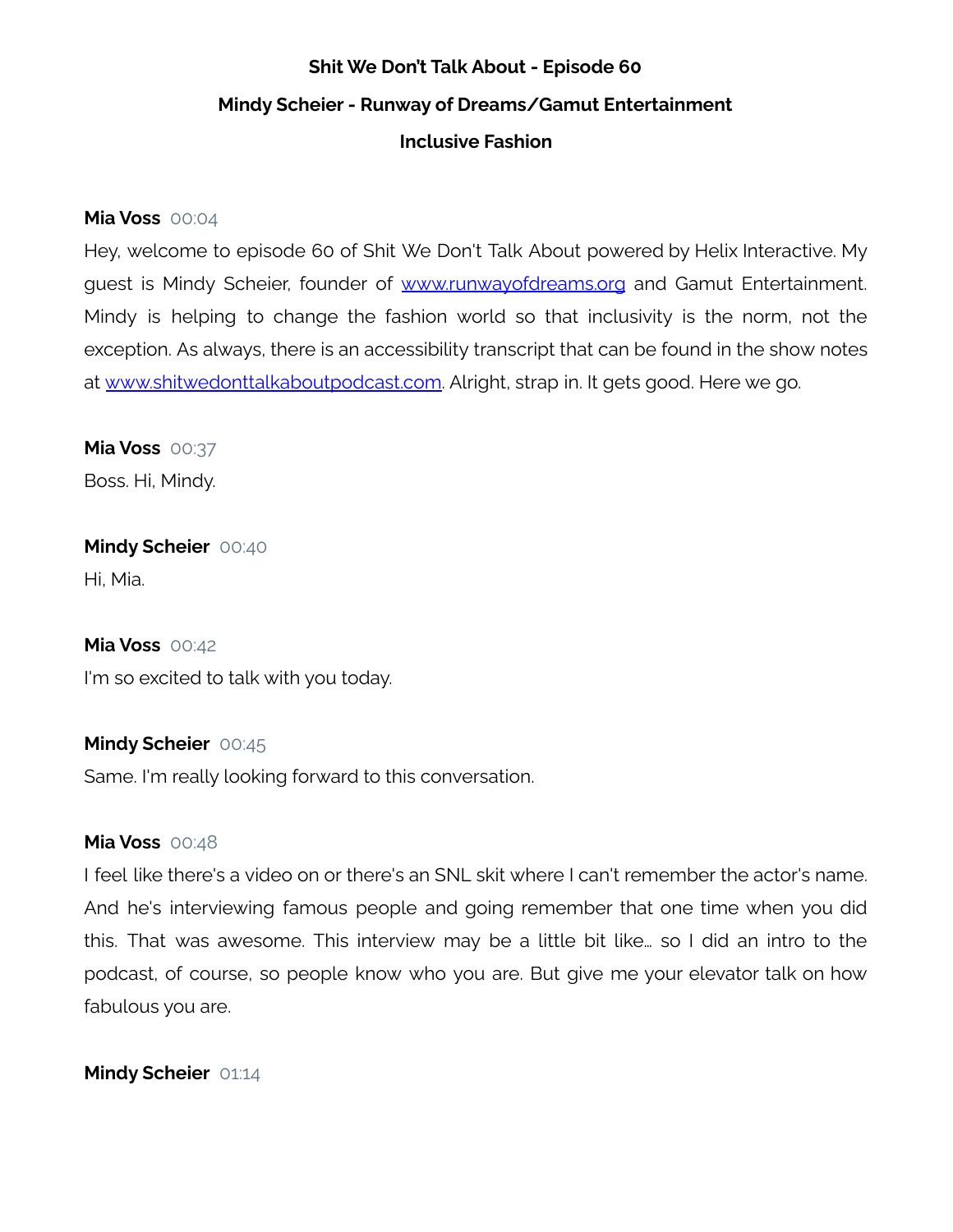## **Mindy Scheier - Runway of Dreams/Gamut Entertainment**

### **Inclusive Fashion**

That's so kind. Thank you. I actually currently have dishes in my sink and unmade bed. So I don't know. So again, my name is Mindy Scheier. I am a fashion designer by trade and also the mom of a now 17 year old son named Oliver who has a rare form of Muscular Dystrophy.

And we learned early on that he was going to struggle with everyday tasks, one of which is the very thing I love more than anything, and that's getting dressed every day. For Oliver, it was a daily reminder of what he could not do, which are buttons and zippers and putting pants over his leg braces, putting on shoes tying shoes. And it became something that we went to the easiest solution which was him wearing sweatpants every day until he was eight years old. And he came home from school and said, Mom, I want to wear jeans, I don't understand why everybody else gets to wear jeans, except for me. And truth be told, and you know, the shit that people don't talk about. It was a pivotal moment in my life that I felt not only as a colossal fail as a mother, but certainly somebody that I had been in the fashion industry for 20 years, I needed my eight year old to remind me of how important clothing is to who you are as a person. And basically what he was sharing with me was that he wasn't feeling as confident as he could or should, because he wasn't wearing what he wanted to. So this was back in 2014, I decided to take my background and have a small goal of changing the fashion industry. And my first iteration, first Embarkment was creating Runway of Dreams Foundation, which its mission really was to open up the eyes of the fashion industry to the one billion people on our planet who have a disability. And be able to shed awareness to be able to raise money to help support those that need wardrobe grants to purchase adaptive clothing to really fund up and coming designers who are in the adaptive space. But it also allowed me to really get involved with some mainstream brands. In 2016, we partnered with Tommy Hilfiger and develop the first ever mainstream adaptive clothing line, which is now Tommy Adaptive. And what that partnership did was really opened the floodgates to the industry and other mainstream brands. So much so that I actually started a second company by the name of government management, right? That is a talent management and consulting company with and for people with disabilities exclusively, that we work with brands to really help them develop products for people with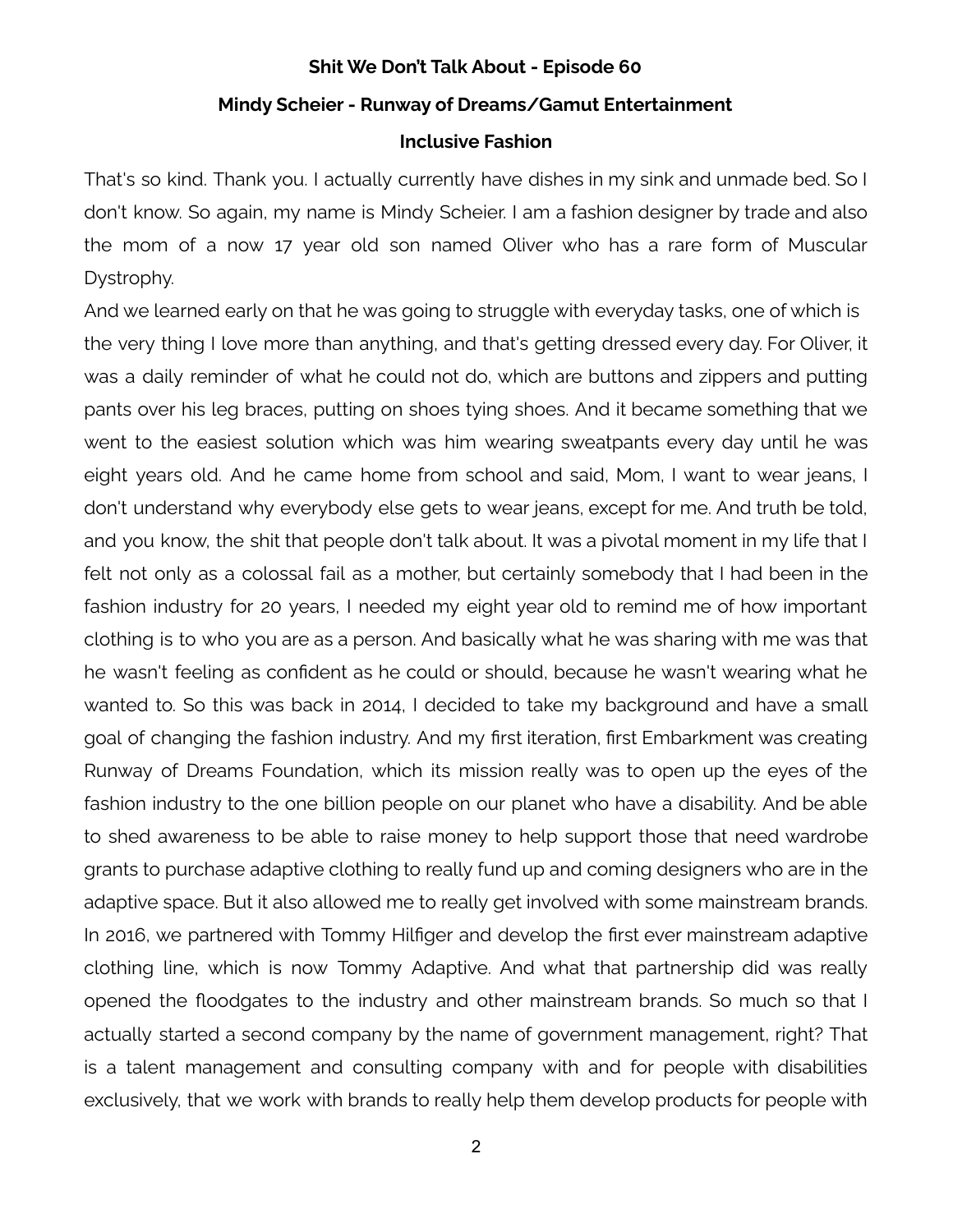## **Mindy Scheier - Runway of Dreams/Gamut Entertainment**

# **Inclusive Fashion**

disabilities by including people with disabilities at every step of the value chain. So it's been a wild journey, almost 10 years in to really dedicating my life to this change in the space, people with disabilities and I have my son to thank for that.

# **Mia Voss** 04:38

That's so amazing that again, and I love thank you for looping in that you have 20 years' experience in that. But it took this at home realization what an Aha lightbulb moment and I did read that on your site that the number and I want to put a be on that, that it's one billion people with all different types of disabilities. So why in the world is it not mainstream? And kudos to Tommy Hilfiger for taking a chance after that, as well. Tell me about that process of going to them and saying, Hey, this is this is where I live.

# **Mindy Scheier** 05:13

Right? It was, yeah, no, I think when you literally have nothing to lose, because at that point in time, there were zero mainstream brands that had any adaptive options. Again, I came from the industry and never in my career had I even heard the word adaptive product. Never did anybody talk about people with disabilities and designing for them. So it was really almost a year's worth preparation for this moment, in that I did extensive research in understanding the population at large because I couldn't go in there, just with my own personal story with Oliver, when there were so many iterations of different disabilities out there that I really needed to be an authority on understanding that and combining it with my background in design and I was able to really develop modifications that could be implemented into mainstream clothing. So that by the time I was able to get in front of the Tommy Hilfiger team, I was armed with data, I was armed with numbers that you could not ignore, and solutions on how to do it. And I really think that was kind of the perfect storm, as well as the CEO at the time, Gary Sheinbaum is an extraordinary human being. And he really was the first one to acknowledge that this was a tremendous business opportunity, that this was groundbreaking, and really, really felt lucky to be the first ones to embark on this space.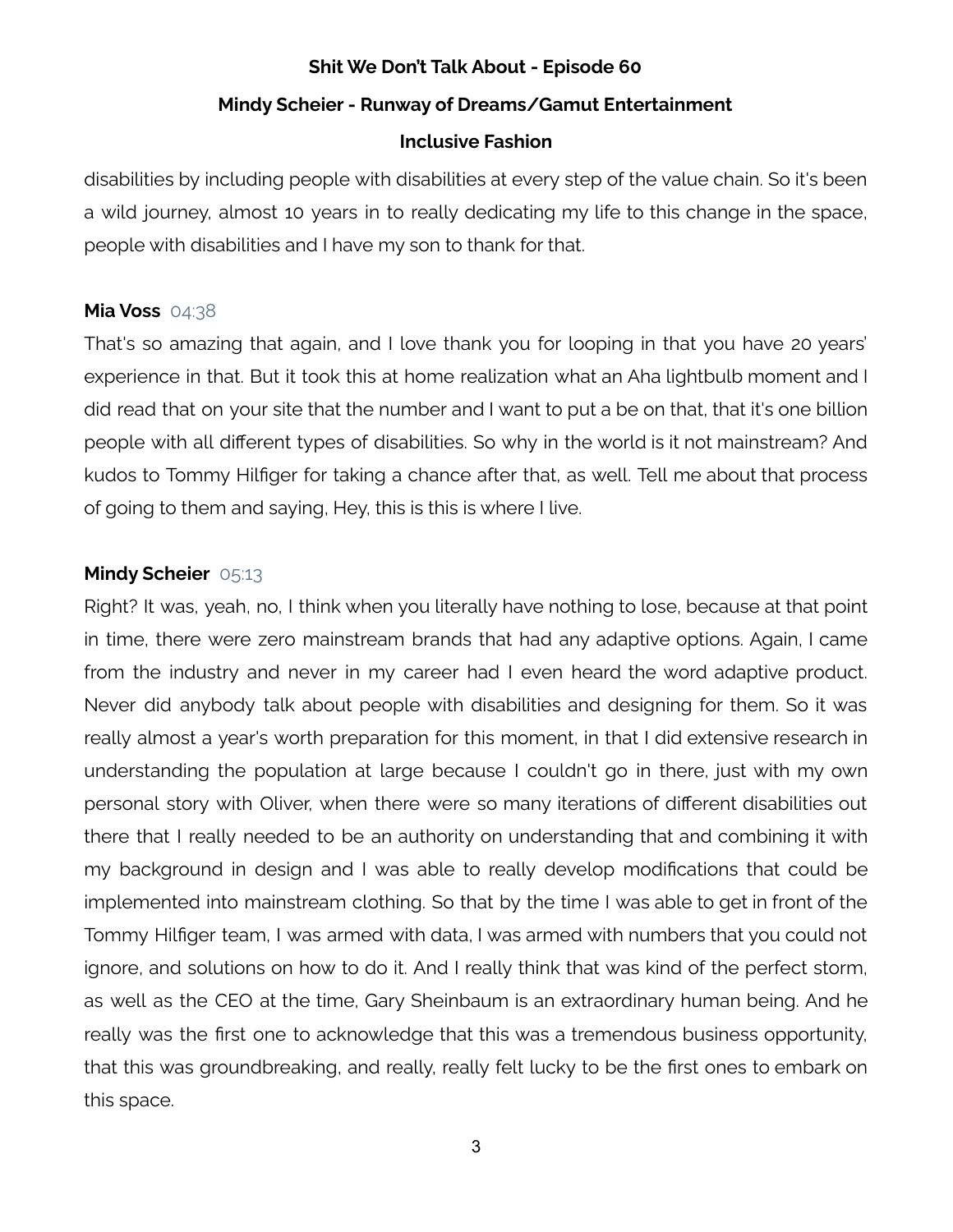# **Shit We Don't Talk About - Episode 60 Mindy Scheier - Runway of Dreams/Gamut Entertainment Inclusive Fashion**

## **Mia Voss** 07:05

I love that. And I can just see that light bulb moment that he had as well, like, first of all, you can make a business out of this and make that something. And it's something that people don't put together a lot of things too, it just seems either has to be altruistic, right, and not make money or completely capital minded. So I love that that was put together and that he saw that opportunity. Because there's got to be a lot of, there has to be a lot of people that have been like, oh, shit, we haven't been doing this. So I'm going to post some links to it. So go to runwayofdreams.org. Right? Yeah, so in the show notes, we'll have all that. And of course, we will have an adaptive way for you to listen to this as well, that is something on my podcast had been working on is having an audio transcript, as well as something that's easy to read for the actual blog. And I see a lot of people not doing that. So there's so many different ways to make what your content is adaptive but that's what's great to see. Right? Have you caught that too.

# **Mindy Scheier** 08:05

Like absolutely. And one another nugget that we're trying to really share across all platforms is not only transcribing, but also doing an accessibility check in which would really extend to the part of the population that are sight impaired or blind, that I would say I am a white woman with curly red hair. I'm 50 years old, I'm wearing a denim jean jacket with puff sleeves. And I'm so excited to be here so that we get a visual also to the context to be able to make that commonplace because we don't know who's watching or listening or on the other end, and we want to make sure that really we're doing everything to be inclusive.

## **Mia Voss** 08:58

And it just takes a little bit of extra time but the normalizing of that just like you've done in fashion as well to make it normal not just a cutesy little flash in the pan type of thing. And Stewart and I, if you go to go Episode 58 Stewart Tucker Lundy that I spoke with last week,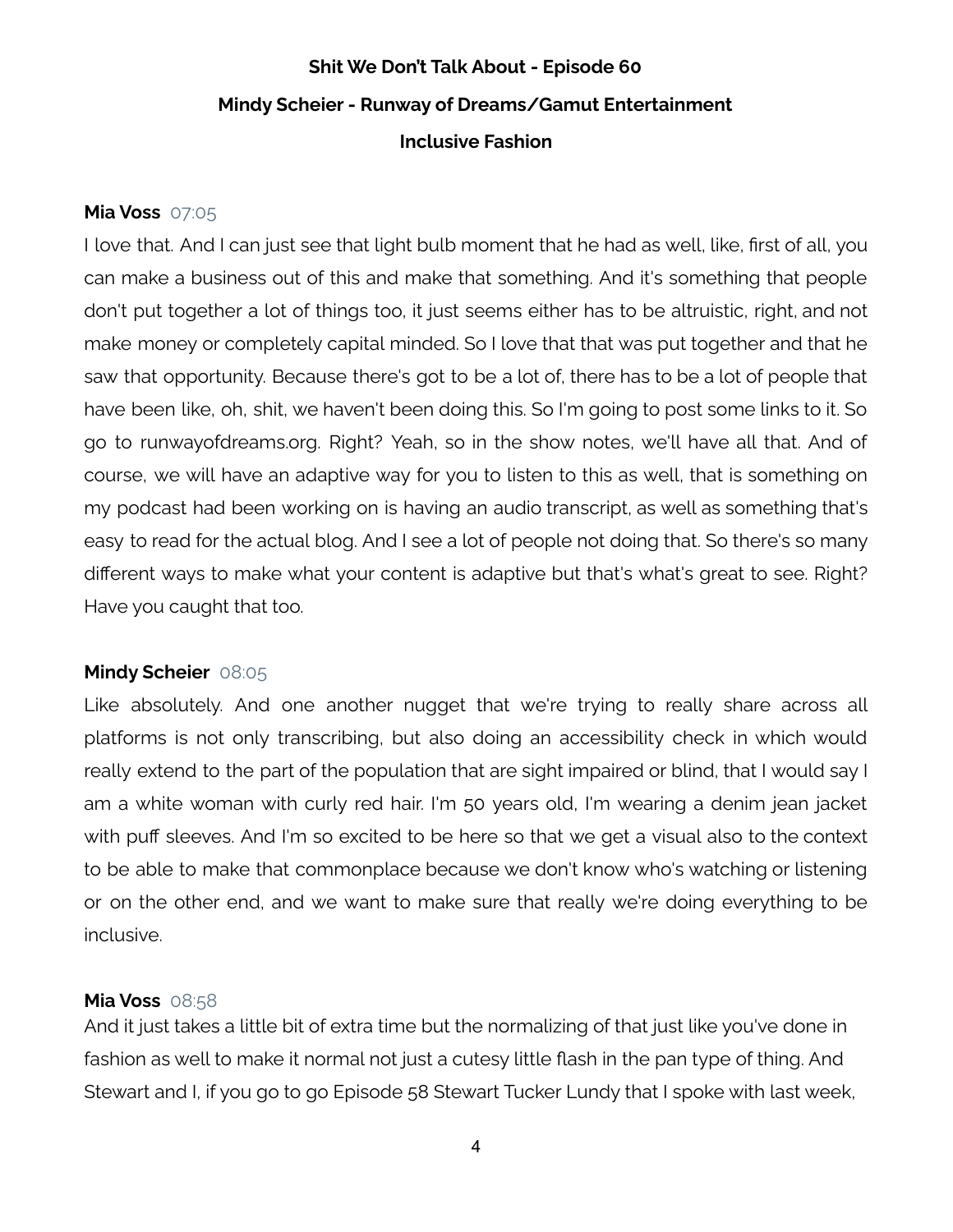# **Mindy Scheier - Runway of Dreams/Gamut Entertainment**

# **Inclusive Fashion**

we really talked a lot about that of like inspiration porn, yeah and right of how that just becomes like, Oh, I'm gonna feel good for two seconds as opposed to this is someone's life.

# **Mindy Scheier** 09:25

Absolutely. And I let the change happen in our lifetime. This isn't, you know, something that I hope will happen in decades to come and this is something really really, it was a key selling point, I think to the fashion industry is that they notoriously are, you know kind of put in that bucket that but how important is the fashion industry, it doesn't cure cancer or we're not putting people on the moon but actually, we hold a critical key to changing somebody's life in the level of confidence, in self-esteem, and we can do that now, we could do that during our lifetime. And the real interesting, you know, piece that isn't spoken about enough is that the population of people with disabilities is the minority and the largest one on our planet, number one. Number two, it is the only minority that every single one of us will probably be a part of, at some point in our life. Whether that's just getting old. And there is no other minority that you can be a part of, during your lifetime. And it also cuts across all the other minorities. So when you think about it from that perspective, how in the world are we not developing product that every single one of us will need to utilize at some point in our life.

# **Mia Voss** 10:57

I love that, by the way, I had to stop and give that a second. That was a good, it's so true, we are all going to experience that. And we actually have mentioned that to Stewart said, you're going to need, to have somebody help you eventually, as well, unless you just exit out before that all happens.

That's the only way you're gonna get out of this. And this is something that you have on your website. I'm looking at my notes. I love that clothing is a basic human need. I mean, that right there that is a mic drop thing to say that that should sink in with everyone. And

5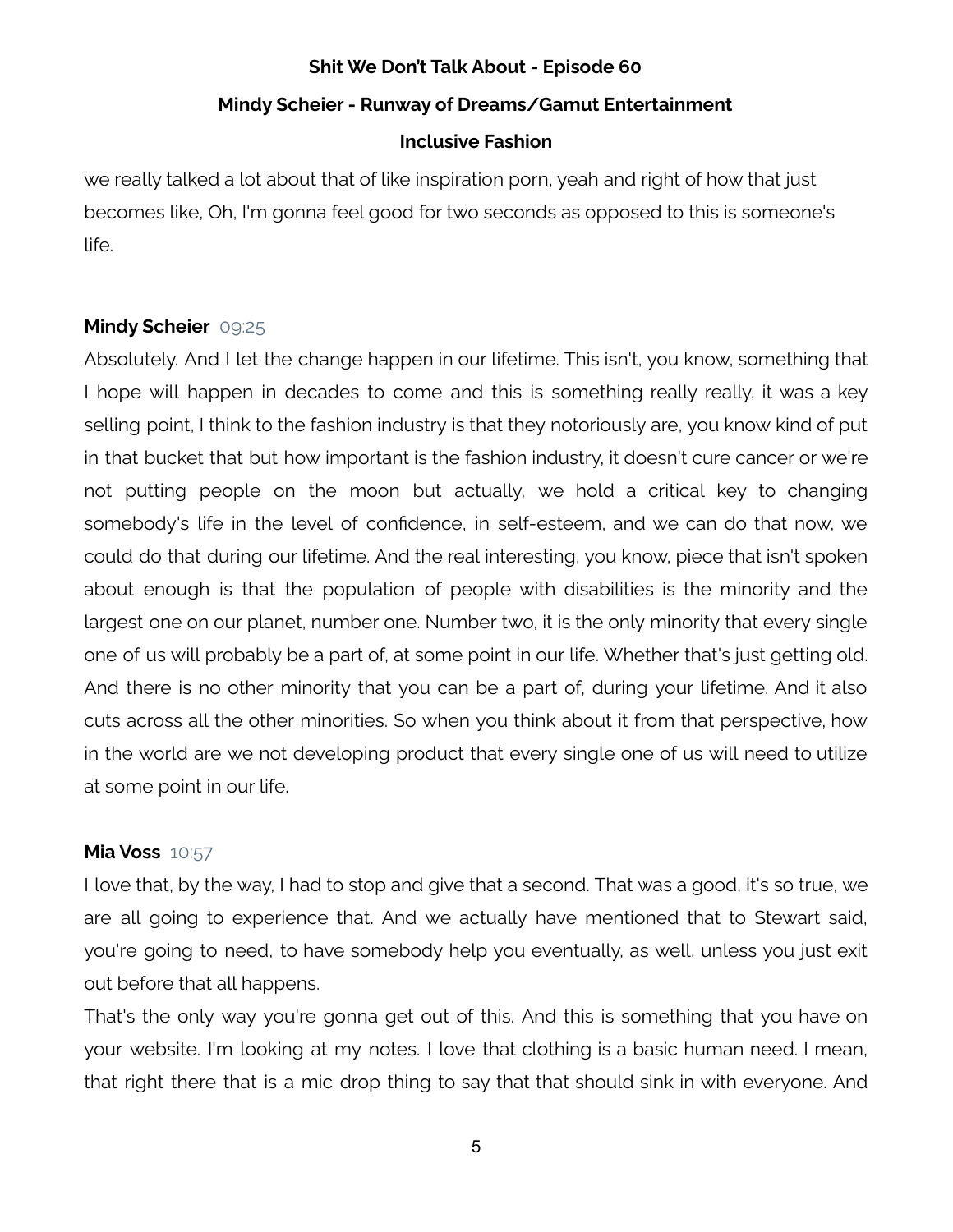### **Mindy Scheier - Runway of Dreams/Gamut Entertainment**

### **Inclusive Fashion**

when he talked about jeans, specifically for Oliver, what a pain in the ass jeans are. Right? I mean, just for everyone across the board. I remember trying on and I happen to be, I must have been in the wrong I think I was in the junior section. And I remember being, I got a lot of junk in the trunk following me. So I was like, you know, you kept the small waist. You know this whole…

## **Mindy Scheier** 11:54

Very in right now. So you're lucky.

### **Mia Voss** 11:57

For once I made the timing, right. But I remember being in the dressing room, and I had tried to pull the pants up. And they hit you know, like, where they just stopped right at the thighs. And I remember saying well, and I couldn't help it. I said, and whose fucking world are these a size eight. And this like cacophony of laughter throughout the dressing room of this, so many women being in there and feeling big and I came out and they said who said that? That was me. And it's so true. So that's just from a like day to day perspective, let alone that. So I'm so glad to hear that starting with jeans with pants. And one of the girls that was in one of your videos, too, had talked about going home and not being able to get out of her dress. And sleeping in her dress. I think there was a Sex in the City where that had also happened to Samantha where she Yeah, was stuck in that. So I think having these conversations of normalizing the need is so important.

# **Mindy Scheier** 13:00

Absolutely, absolutely. And actually, that talent, her name is Christina, and she had a boating accident and lost one of her limbs. So she's a perfect example that her disability happened during her lifetime. She wasn't born with it. So she was very used to dressing herself wearing what she wanted up until the accident happened. And then suddenly, everything changed. And she had to figure out how to independently dress herself. And really, that was a really shocking story that for the first time because her husband wasn't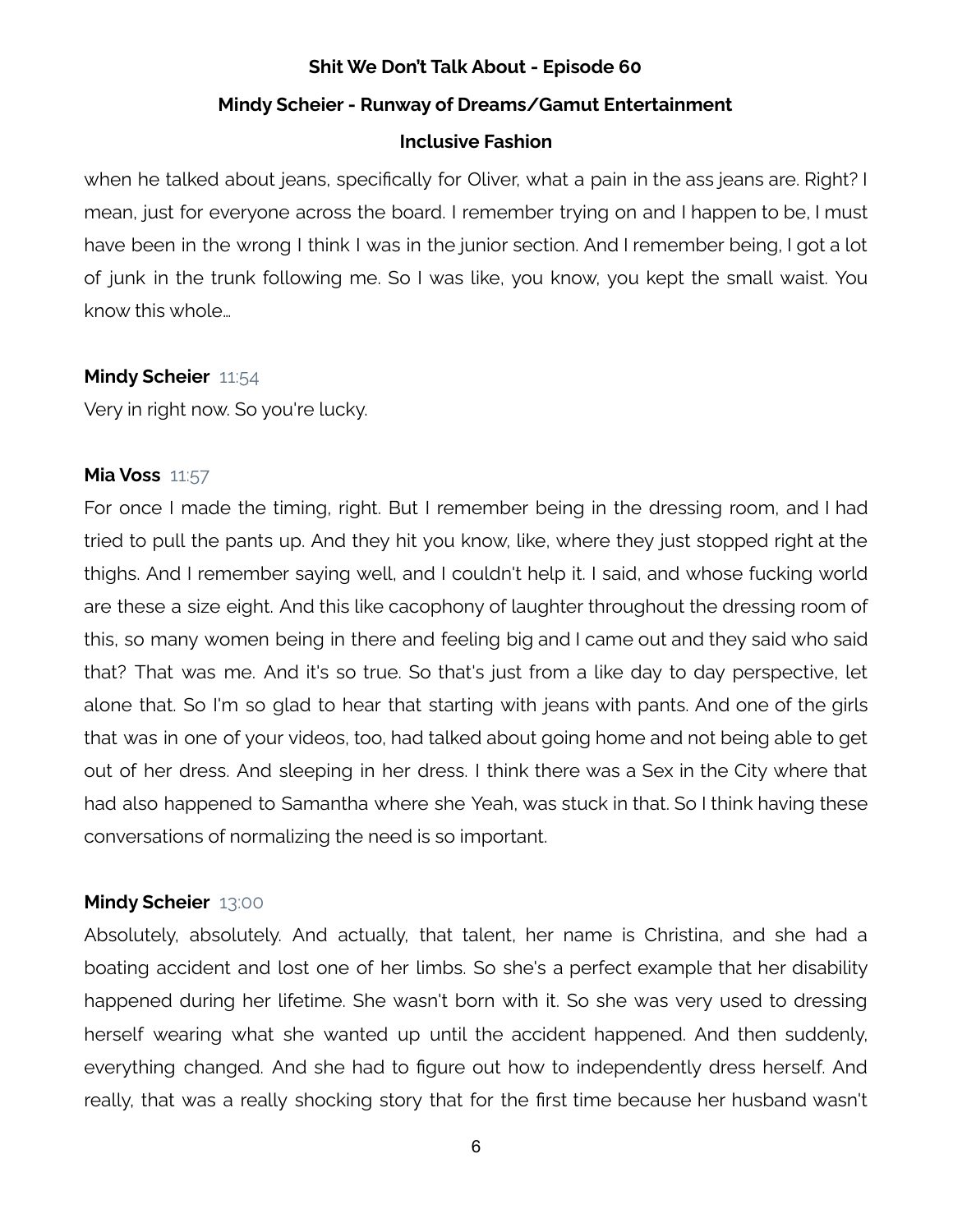### **Mindy Scheier - Runway of Dreams/Gamut Entertainment**

### **Inclusive Fashion**

home, she wasn't able to undress. She had nobody to help her get the zipper down on the back of her dress. Where even if it's a zipper in the back, it's challenging, but having two hands you can do it.

There was not a chance that she could do that with one limb. And it really is I hope that holy cow moment for anybody listening of thinking about your daily life if you cannot, literally cannot undress or dress. And for those that have to be, need support in being dressed, which is a big part of the population that they don't have the capacity to independently dress. In my research process I met with quite a few people that fell into that category. And in one case, it took almost two and a half hours to dress this amazing gentleman and it was so jaw dropping that roughly five hours of his day were spent dressing and undressing. And that was because the product was not made for anybody else to be able to wear except for able bodied person. And just making modifications to the product, allowed his caregiver to be able to dress him more quickly, which gave him the greatest gift of all, and that's time back in his life.

### **Mia Voss** 15:17

Absolutely, I was thinking of three different things. One is autonomy, sovereignty, and then the phrase self-esteem are the most important. And you just said that with the timepiece, too, we don't think about that at all, we just can just hurriedly get ready. But the autonomous piece and for the model that you were just talking about as well, that's an interesting point that this happened, I believe, is 2017. So she's had about five years of this, but as a grown adult, for her to have to modify. So I think that's a piece to bring up as, I think people can just say, Oh, they've always been this way. That's always been their lifestyle, but you said, as an adult that she was there she had that. So adapting to that, and letting people know, there is something that we can help you with.

### **Mindy Scheier** 16:07

Yes, absolutely. And when you know, think about it from that capacity. And this is something that I, you know, talk openly with my son about, you know, is one way more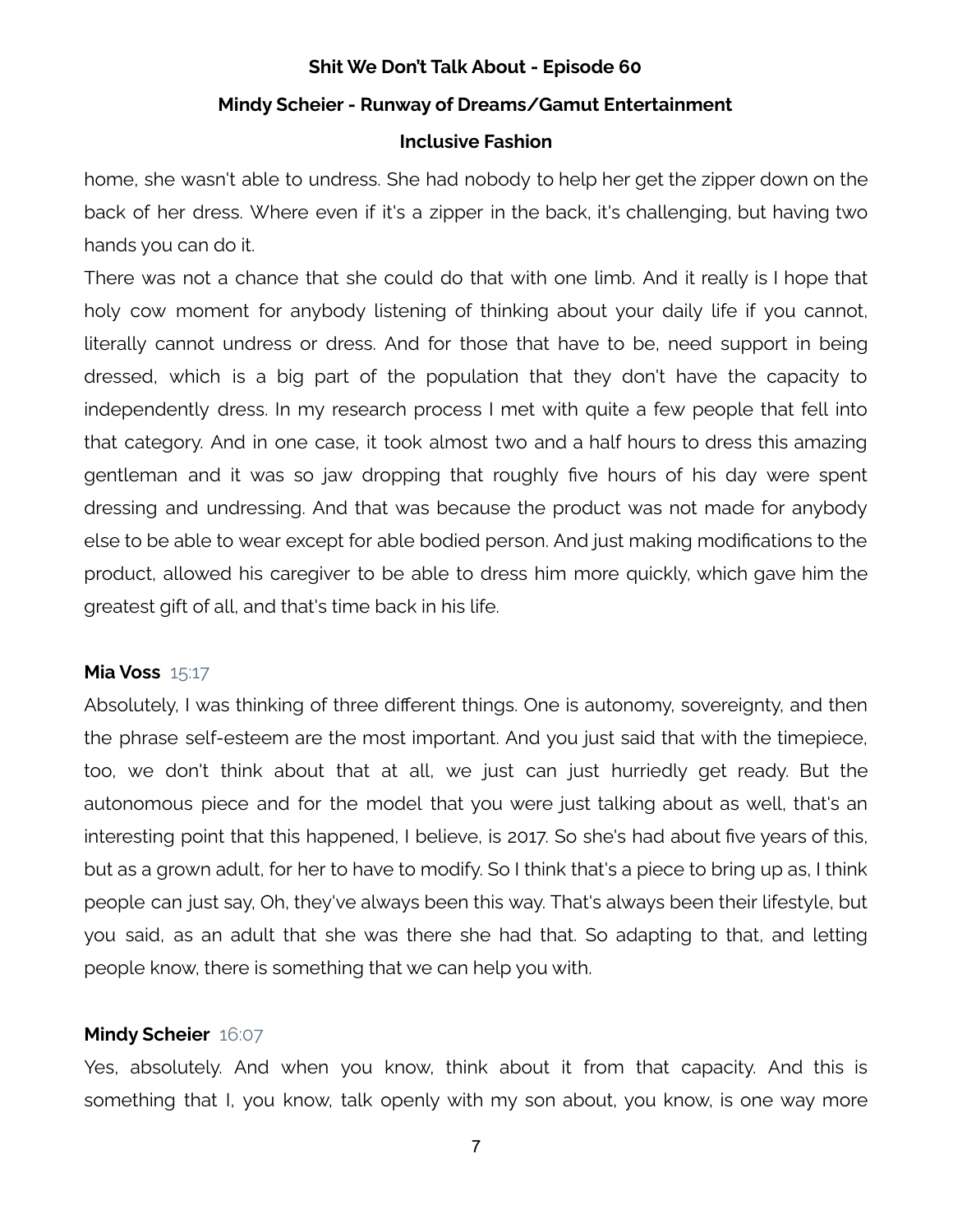# **Mindy Scheier - Runway of Dreams/Gamut Entertainment**

## **Inclusive Fashion**

difficult than the other via being born with your disability or having it happened during your lifetime. And the reality is there is not one better than the other. The struggles are different, I will never know what it's like to run, he will never know what it's like to, you know, be really involved in something that is a typical team sport or anything, and I know there's adaptive sports out there, but even the adaptive sports are not possible for him.

# **Mia Voss** 16:55

And as a reminder, Oliver has MS. Correct? MD, muscular dystrophy? Thank you.

# **Mindy Scheier** 16:59

Yes, Muscular Dystrophy, whereas somebody who has had that capacity their whole life and suddenly in a minute is taken away. That's a, you know, they both have their extreme challenges. But that's a piece that it's important for everybody to know that again, this can happen to any one of us at any stage of our life. And the truth be told disability doesn't care your economic background, they don't care what skin color is, it doesn't care where you live, your poverty level, none of it, it can happen to any of us at any time of our life.

# **Mia Voss** 17:38

That is shit we don't talk about

# **Mindy Scheier** 17:41

I agree, we don't.

# **Mia Voss** 17:43

And that's really why I was so excited to have you come on to is have you delve into these little pockets of things that again, the general public either doesn't think about, and the reminder one, at some point, it's going to happen as to no one is immune. Yes, no one is immune from those things to happen to. How is so Oliver's almost, you know, the poster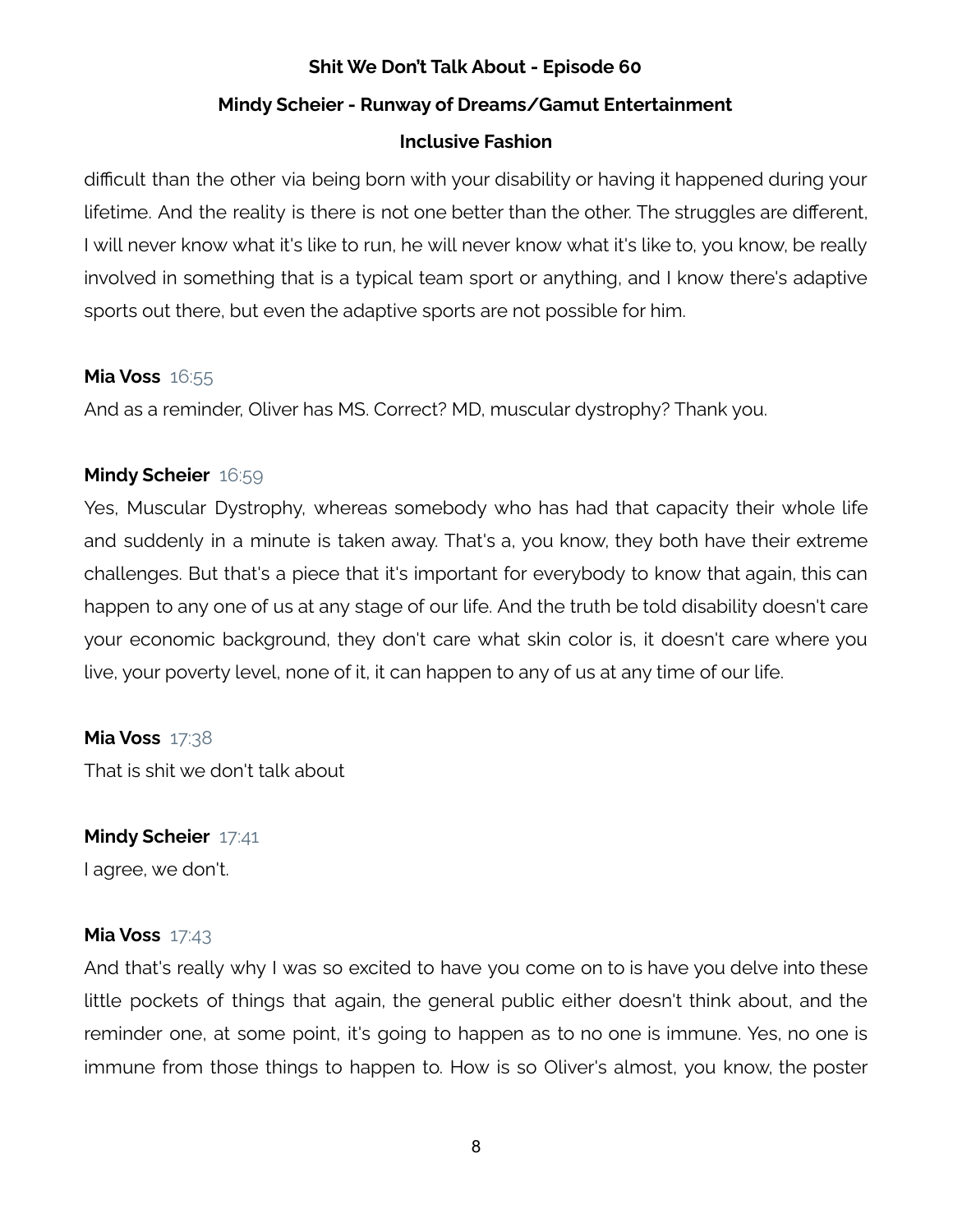### **Mindy Scheier - Runway of Dreams/Gamut Entertainment**

### **Inclusive Fashion**

child one way can you talk about his experience of these last well, since 2014, what that's been like for him to have this mom champion him so much.

## **Mindy Scheier** 18:14

I mean, you know, if you have a minute or post it for your viewers, we were lucky enough to just be on the view. And they did. Yeah, they did an extensive segment on us and it was really beautiful. But Oliver was on the stage with me and he just said it so beautifully. And so eloquently about what the experience has been, but I would say first and foremost, it allowed him and continues to allow him to feel less alone. I mean thankfully he goes to a typical school. But that leads to him having no friends with disabilities, I mean, every friend that he has is able bodied. So it is really difficult to understand what or have you know, his friends are amazing and really true friends, but to have somebody that truly understands what your daily struggles are. I can even say that I can do that. I can empathize and as a mother, it is gut wrenching to see what he goes through on a daily basis. But what Runaway of Dreams and Gamut have really provided him is a community and a support and being surrounded by people that have lived experiences, very similar to his, some worse, some better, etc. But it has really given him a grounding and then to also see how the world is responding to it. To see the Tommy Hilfiger' sand Target and Kohl's and Stripe, right, and Zappos who have all kind of, you know, joined the mission to see our mainstream world start understanding that people disabilities are people first and they're consumers. And I never felt more sure that Oliver's gonna grow up in a world that views him very differently than they may have 10 years ago.

### **Mia Voss** 20:28

Oh, what a change what a difference and the word representation cannot be emphasized enough. And then also understanding the lived experience and having somebody had that. I can't imagine how that also feels like, oh, that too, because it's so isolating.

## **Mindy Scheier** 20:44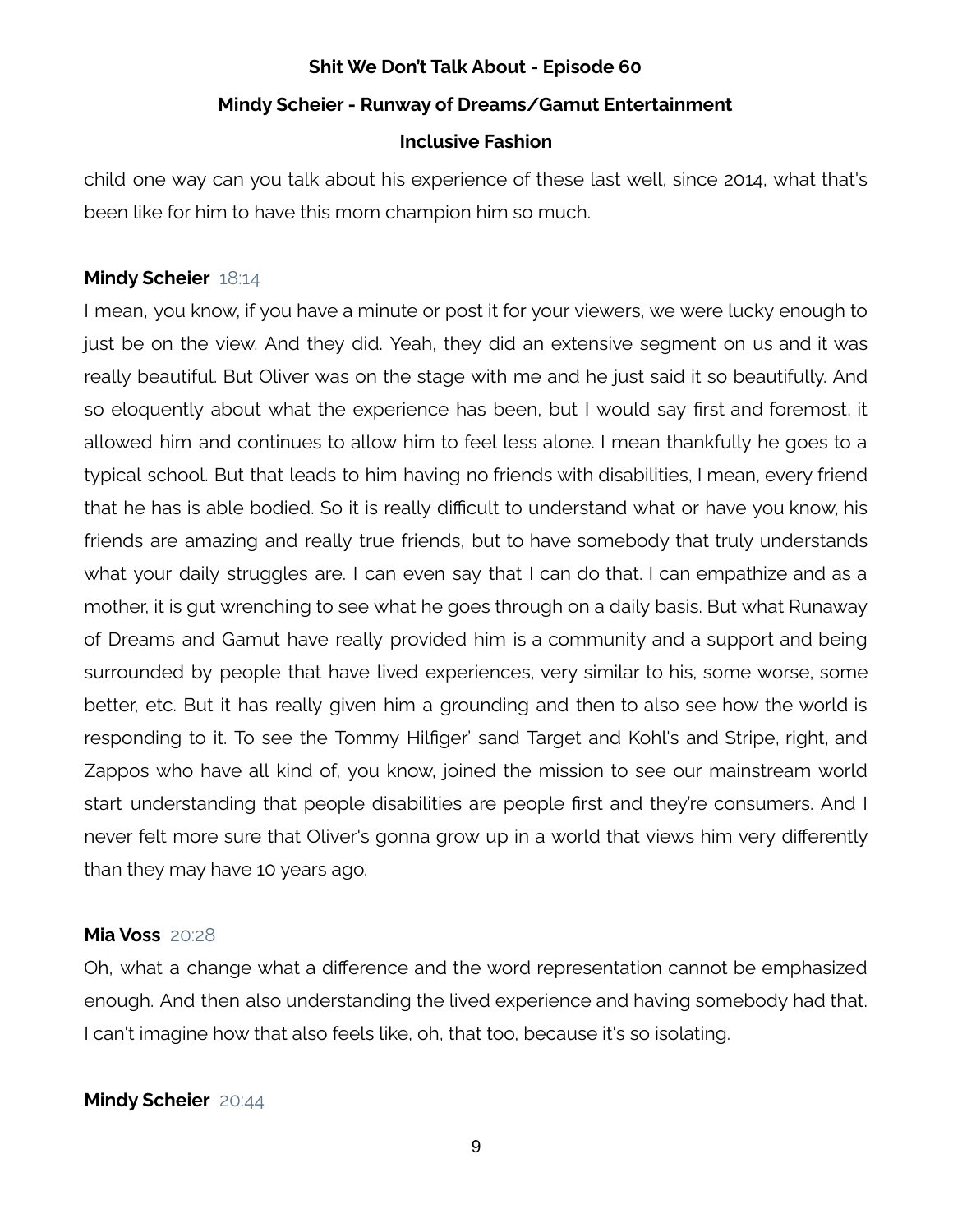# **Shit We Don't Talk About - Episode 60 Mindy Scheier - Runway of Dreams/Gamut Entertainment**

# **Inclusive Fashion**

Yes. It's extremely. And you know, certainly putting it out there to all the listeners. It extends so far past Oliver, it affected every member of my family. You know, it's very hard to be the sibling, these are things shit people don't talk about. This is the crux right here beside all you know, and anybody that's listening and is in this space, I'm sure it's like, yes, because it is really difficult to be the sibling of a brother or sister that has a disability innately much of my attention, good and bad had to go Oliver and still does go to Oliver. So I have two other children, I have a daughter who's about to be 20 and a 12 year old son. And this is a part of their life, this is what they've had to accept that, you know, sometimes they have to take the backseat. And as the mother of that I'm constantly trying to make sure that the other two know that they're equally as important. And that you know that it sucks and Oliver would do anything to trade places with them, and that he would love to not have this attention. But it's a rocky road and it's difficult. And it's difficult on marriages, more shit people don't talk about. Having a child with a disability, I believe is either number one or number two reasons for divorce. I think it's even above, the loss of a child because it's a daily.

### **Mia Voss** 22:26

It's ongoing, and it's messy.

# **Mindy Scheier** 22:29

And messy. Yeah, we both react very differently to certain situations, we can sometimes really butt heads on what we think is the right thing for Oliver. And it's difficult. It's tough. It is way beyond the one person with a disability, it affects everyone.

### **Mia Voss** 22:48

Oh, that is such a great shit we don't talk about because there's shame in it. There's guilt in it. I do remember years ago, a friend of mine, it's the first time I had heard of Crohn's disease that her sister had Crohn's disease. And so I had a very front row seat to this friend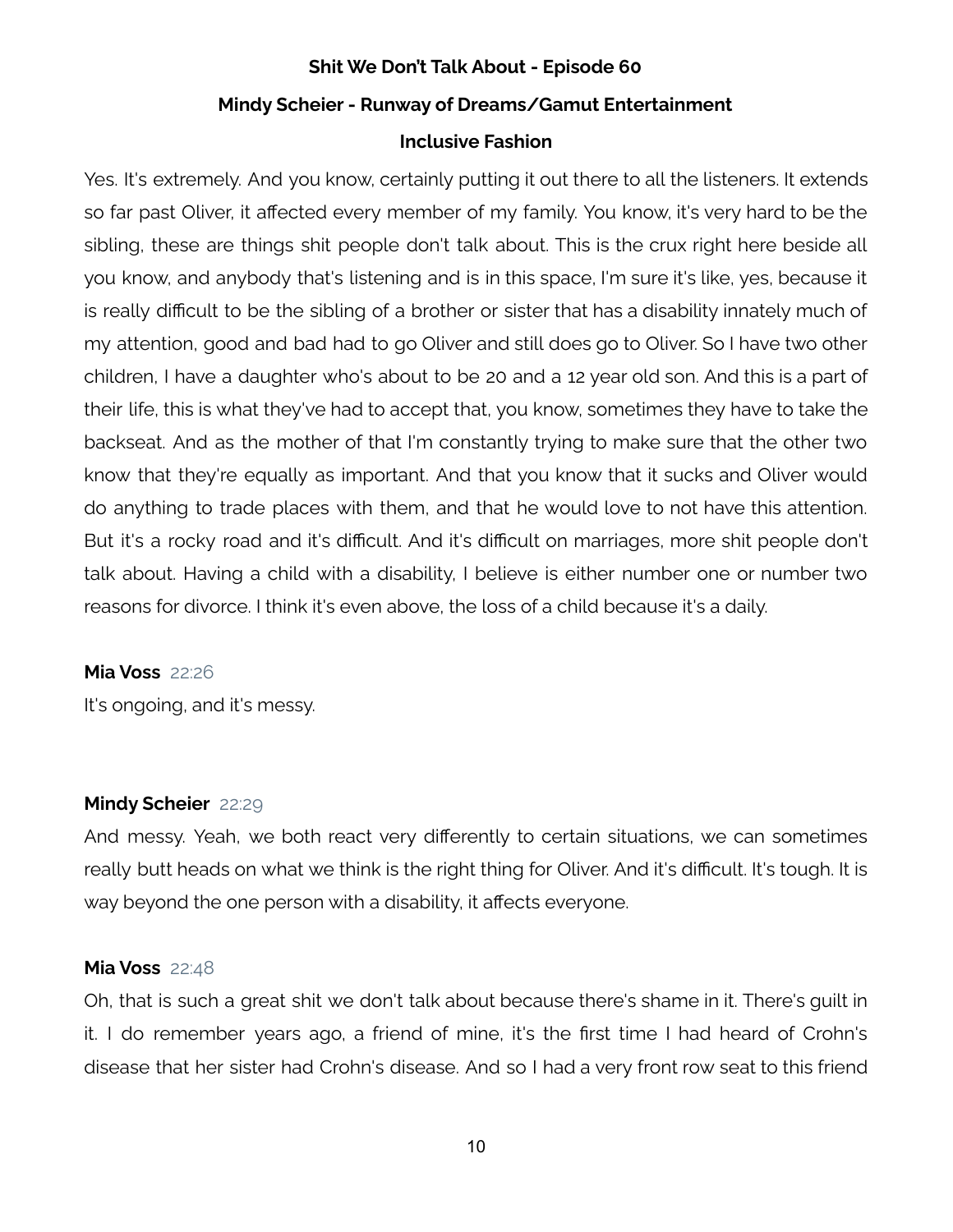## **Mindy Scheier - Runway of Dreams/Gamut Entertainment**

# **Inclusive Fashion**

who had because she was, you know, kind of not the squeaky wheel. Right? And so you tend to be Oh, she's good. Yeah. Good. All right. And so..,

# **Mindy Scheier** 23:16

They're not, they tend to not be, but they don't have a choice. They're not. I've worked really hard with my daughter, the oldest because this really has been her entire life. And really going through all the iterations of Oliver from diagnosis to where he is today. And there definitely is a tremendous amount of guilt and regret. And, why didn't I think of that, or, you know, all of these things.

# **Mia Voss** 23:51

Thank you for sharing that though and being honest about that, because again, even being able to say that and admit it, and then that takes that perfectionism out for all of us. Perfectionism is one of, it's a weapon of colonialism and patriarchy, I'll say that if I'm going to dive into my typical rant that I get into. And so for us to be able to say like, that's not perfect, we're doing our best and it's okay for you to talk about it as well. For you and resentment is also a piece to it. So sneaky. Let me talk about what I bring into a little bit of a current event type of thing, because now we're obviously still in COVID. And we're running up on unfortunately, I feel like some more waves of it. I mean, that had to be another piece to for folks with disabilities who this last two and a half years. I mean, if we felt isolated before, and I've been thinking about this a lot that I'm seeing people getting out of the ability to give, to be adaptive in meetings, get togethers, even you know, city council meetings, things like that. And I know a lot of People had said, This is shit we've been asking for for years now all of a sudden, it's super easy for you to say, you know.

# **Mindy Scheier** 25:07

Exactly, exactly.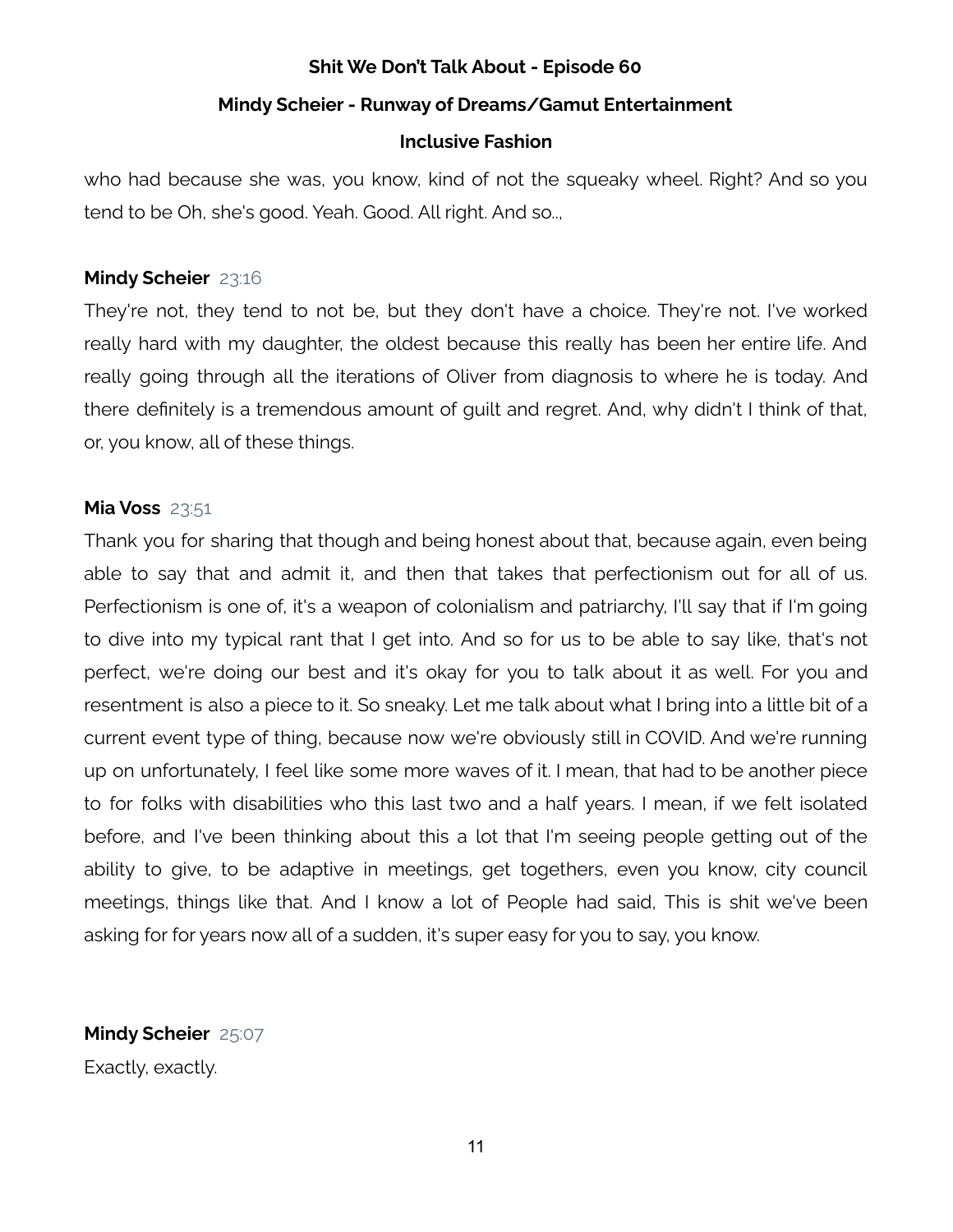### **Mindy Scheier - Runway of Dreams/Gamut Entertainment**

### **Inclusive Fashion**

### **Mia Voss** 25:08

In this world too, it's a huge piece.

## **Mindy Scheier** 25:11

You know, it's such an interesting topic because, and I'm going to speak through the lens of the disability population, that there have been so many silver linings to the pandemic, and COVID equally matched with overwhelming challenges. I mean, from the challenges perspective, obviously, a big part of the population is in the compromised pool. So, you know, talk about isolation, as you said, of really being completely fearful literally for their life. In that getting, it could have been a death sentence, I certainly was like a lunatic in terms of protecting Oliver, which means protecting all my other family members. And…[cross talk]

# **Mia Voss** 26:05

That was a whole new full time job.

### **Mindy Scheier** 26:08

1,000%. As well as and this is a piece that, you know, we experience really firsthand is the quarantine. And I live right outside of New York City. So our kids were out of school for almost a year and a half. And for kids with physical and really cognitive disabilities also, physical first, not having that, getting up getting dressed, walking the halls of school, other activities that is critical to their necessity of keeping up with the stamina that they have. So in that year and a half, Oliver lost a tremendous amount of capacity, because he went from his bed, to his desk, from his desk to his bed. And when you have neuromuscular disease, your muscles can atrophied very fast. And there was no PT, I couldn't take him anywhere. We tried desperately do what we could in the house, but it wasn't enough, you couldn't possibly replace being out, and, you know, in the world and just walking places. And that's something, he'll never get back again. That's it, he's lost it, it's gone. And I've heard for many people in the population that it was very similar in the cognitive arena, that being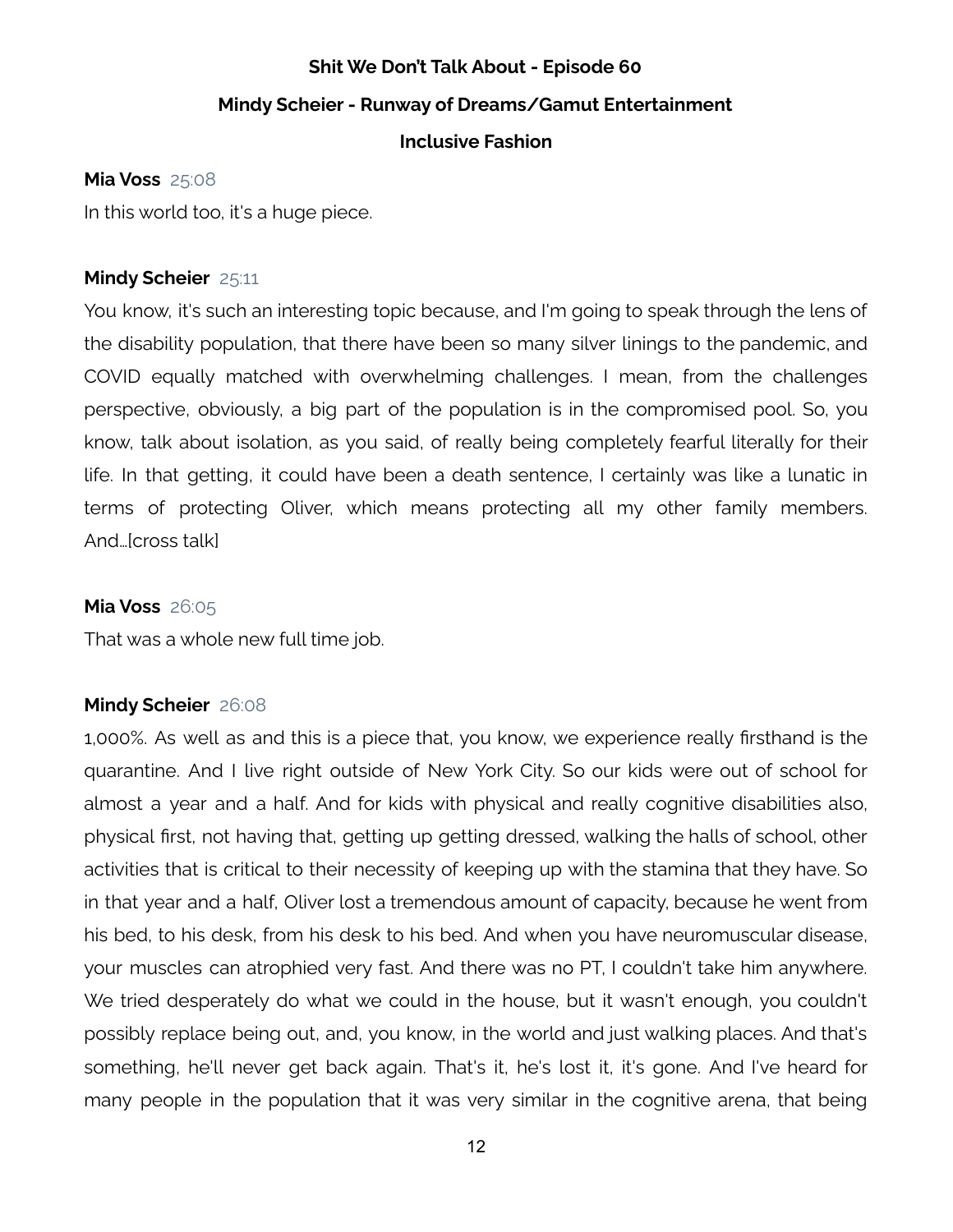### **Mindy Scheier - Runway of Dreams/Gamut Entertainment**

### **Inclusive Fashion**

social or the therapies that were mis speech, OT all of these things were so detrimental in in the process of what is required for this population to maintain skills or muscle strength or whatnot. So that part was really tough. On the silver lining side to your point, you know, certainly from you know, working and different ways that we can communicate with people without having to leave our home is extraordinary for people with disabilities and what we can do to as you said, make this the most accessible with you know, accessibility check ins, with closed caption with, you know, one of the big pieces and this is another staggering statistic is that 80% of people with disabilities are unemployed. So there's a huge, there's so many reasons what leads to that percentage, but one is most certainly transportation, getting to the job getting to the interview, not being able…

#### **Mia Voss** 29:08

Getting dressed for the interview.

## **Mindy Scheier** 29:10

Exactly all of these contributing factors where if you remove some of these obstacles which we're doing right now you know, in that I didn't have to travel to you. I may or not may not be still wearing my pajamas bottoms. But these things, you know, are really amazing for this population to be engaged and be able to be present in our in our workforce and our world.

### **Mia Voss** 29:43

Right. Right. An first of all so educational and edifying for me as well. Thank you for that reminder, because that wasn't my world. So getting out of my own mindset of my own experience is so normal for us to hear that too, that specifically what just your family went through so then multiply that as well too. But I do love and I think this is the important thing. And we're going to wrap it up because you have other cool things to do today. So I so appreciate your time. But I think this is what's important for us too is to keep normalizing the strides that we made during COVID To make things more accessible. And I want to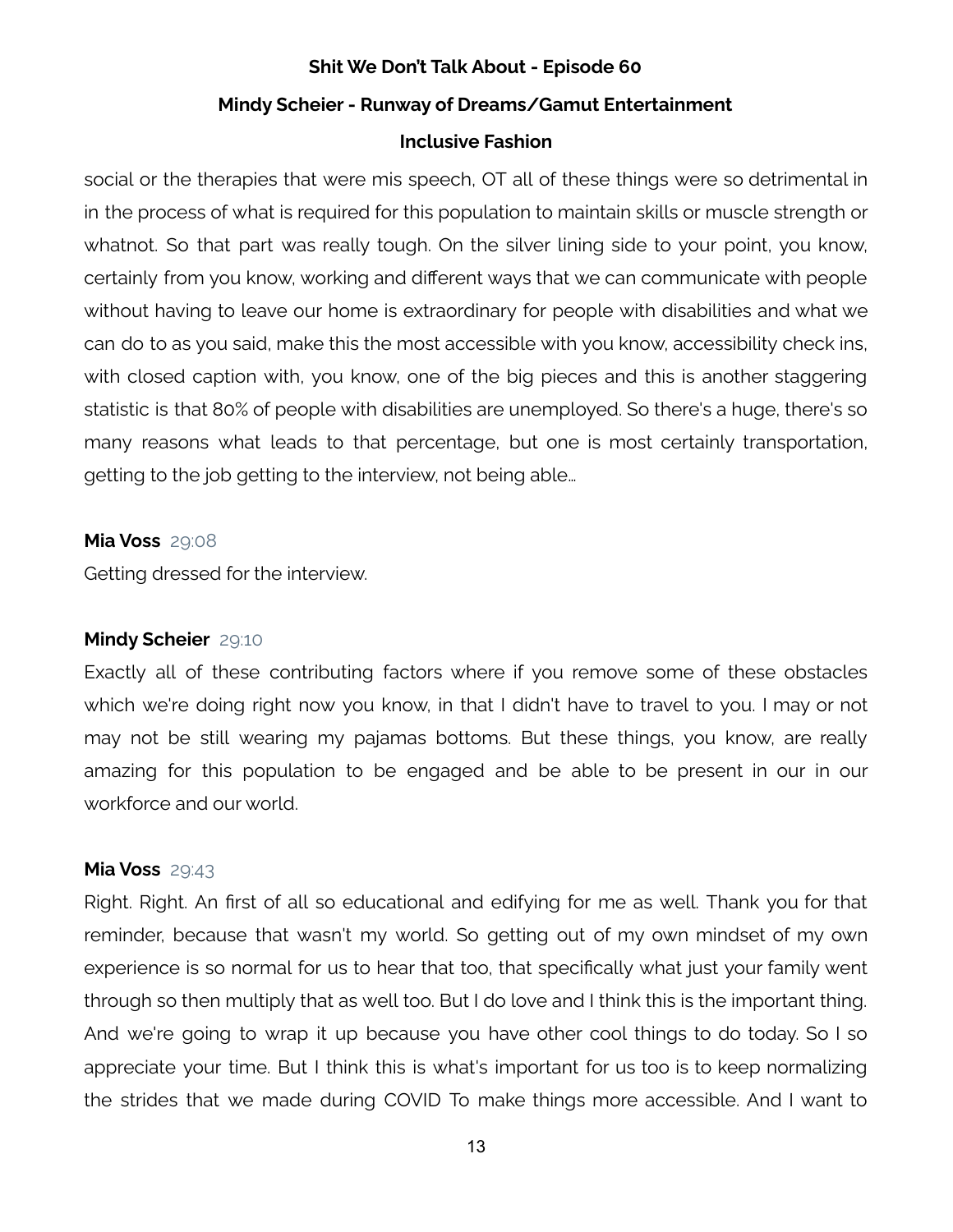# **Mindy Scheier - Runway of Dreams/Gamut Entertainment**

# **Inclusive Fashion**

shout out a few more things that I love. I love that you're working with huge brands as well. So I saw your just recent show was like Target, JC Penney, you had all these cool companies that you're working with. And by the way, I love Jamie Chung that was so cool to see her.

# **Mindy Scheier** 30:32

Yeah she was amazing.

# **Mia Voss** 30:35

She is. Kohl's, obviously, Tommy Hilfiger, but you're incorporating smaller brands. And I love that. So thank you for normalizing that for the smaller brands to get into this game as well.

**Mindy Scheier** 30:45

Absolutely. So important.

# **Mia Voss** 30:47

All right, any closing thoughts? And I have one more question, then we're gonna get out of here. Anything else you want to tell us.

# **Mindy Scheier** 30:51

I'm so grateful and really just underscoring what you said, you know, these conversations are so critically important to making change happen. I would love you know, after listening to this podcast, really just take a thought tomorrow morning, when you go to get dressed and think about how if you could not wear what you were intending to wear because of what your day was dictating how would that affect you? Think about all the incredible things that that clothing dictates, a date, a job interview, just making yourself feel good, etcetera, etcetera. That is game changing.

# **Mia Voss** 31:33